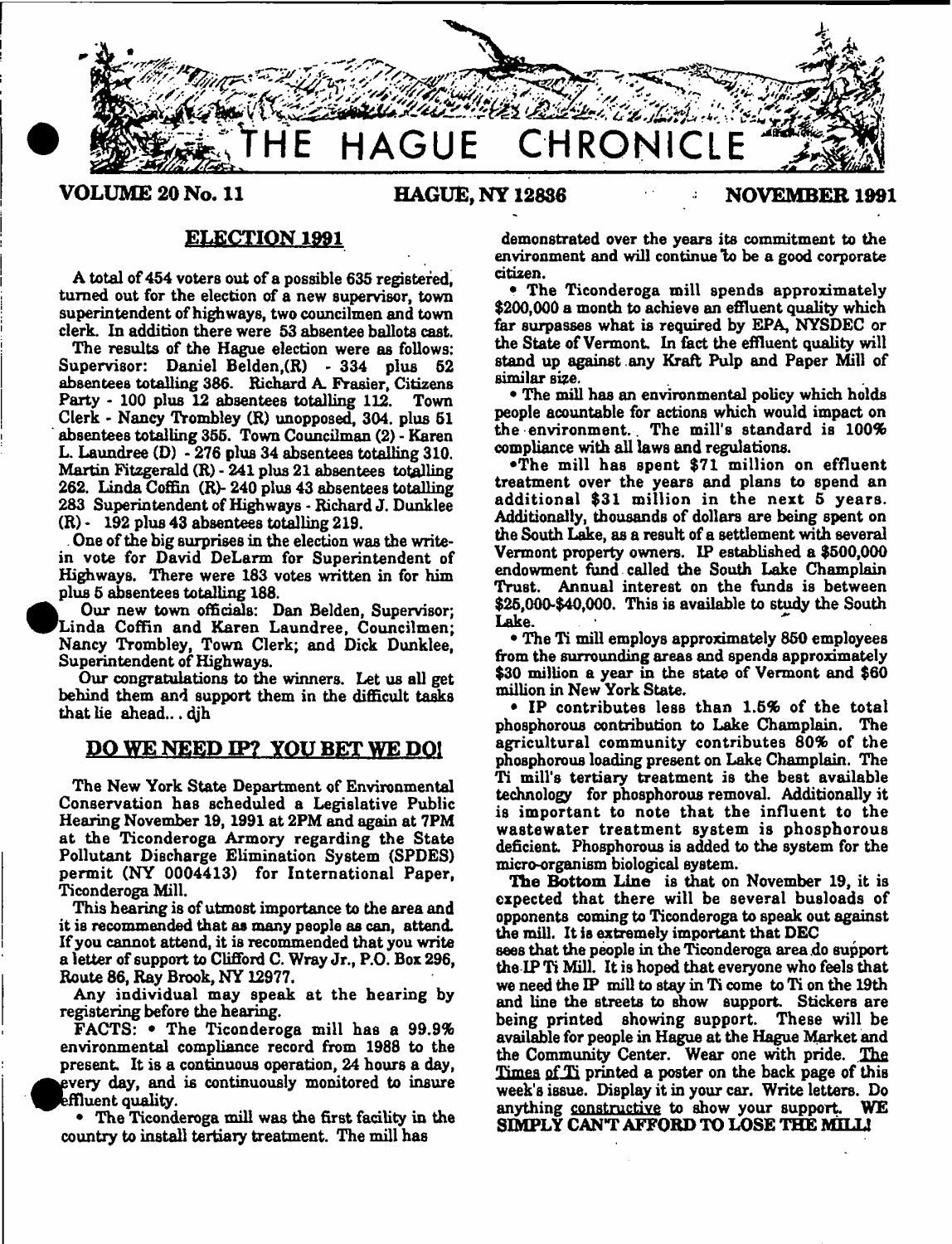## THIRD ANNUAL CHRISTMAS PARTY

Big plans are underway for Hague's third annual Christmas party to be held in the Community Center on Saturday, December 7 from 2 - 6PM. Lots of activities are in store and the plans are to make it at least as successful (if not more so) than the previous two years.

Reminiscing back, to December 16, 1989 - do you remember how hectic the last few hours were in getting ready for the party, which formally opened and dedicated our new Community Center. A very big snowstorm dampened our spirits somewhat in the morning, but with the help of our highway crew, the parking lot and the roads were cleared in time. It was a great cooperative effort, chaired by Georgina Lindquist. Carpenters were still working on the lobby an hour before the ribbon cutting! We gave guided tours of the building, which still wasn't quite completed, but we were so proud!! Music and dancing, door prizes, speeches, and of course stacks of cookies and sandwiches and punch. It was truly a, gala occasion.

And do you remember last year - 1990? We planned the party for Saturday, December 15. An even bigger snowstorm fell that day and it was postponed to Sunday. However the snow just kept falling and it was decided to postpone it to Monday. The kids all rode the school bus to the Center and a great time was had by all in spite of the postponements.

Now we are all geared up for 1991. DECEMBER 7 is the big day and it is going to be a perfect one! Chairman Lindquist is again pulling out all the stops. She has a great committee working with her. Lots of food and punch, door prizes galore, music, Mr. & Mrs. Santa Claus, story telling and much more.

THIS IS A COMMUNITY FAMILY CHRISTMAS **PARTY** and each of you is invited to attend. Come early - 2PM and stay late - 6PM. There will be something going on all the time. Come say "Merry Christmas" to your neighbors.

Let's have a "Jingle, Jingle, Jangle Jangle, Merry Merry Christmas" this year... djh

## HAGUE SENIOR CITIZENS CLUB

The regular meeting of the Hague Senior Citizens Club win be held on Tuesday, November 26th at 1:30PM at die Hague Community Center.

Prior to the meeting we will car pool to the Bolton Landing Meal Site. Those wishing to go should phone the Community Center (543-6161) BEFORE N ovem ber 19tn (we have to m ake advance reservations). Car pooling participants should meet at the Community Center by 11:25AM, November 26.

We need volunteers to nelp cover Christmas boxes oh November 21. If you can give some time to this project please call Marion at 543-6141 or Ethel at 543-6098. Boxes will be filled on December 19 and we need help also on this day. We also need contributions to fill the boxes. Small size items are particularly welcome since these boxes are for elderly individuals. A container will be in the Senior Citizens room at the Comunity Center for your contributions - food, personal items and items for amusement will be most welcome. Volunteers who can help at these projects will meet at

the Community Center at 10AM on November 21 and December 19

 $-2^{-\frac{3^{2^{k}}}{2^{k}}}$ 

REMINDER: The Senior Citizens Christmas luncheon this year will be held in the Hague Community Center on Tuesday, December 10 at 12 noon. Anyone in the Hague community aged 50+ is cordially invited to attend. Reservations may be made by calling the Community Center (543-6161) before December 3. This will be a covered dish luncheon. Marion Shoemaker and her committee have been very busy, getting everything organized. She would appreciate your letting her know what you plan to bring. Please call her at (543-6141) or Claire Best (543-6765).

If you haven't participated in our club, do get started. We have a great group of people involved.

#### CUB SCOUT PACK 21 NEWS Tncia Stonitsch

Jamboree-on-the-Air was happening again this year at Willy Hutchinson's. Nine Cubs and five Webelos participated in the 34th JOTA promoting "peace and friendship through communication." Over the air waves and through Willy's ham radio system the Scouts spoke to two official Scout stations on K2BSA in Dallas, TX and St. Louis MO. They also reached Alabama, Illinois and Minnesota (where there was some discussion about Twins and Braves). Willy (who reached Italy that day!) and the Cubs had a special chance to "reach out and touch" some fellow scouts that

day.<br>FUNDRAISER NEWS - Thanks to all who bought items from the Hague Scouts. Sales exceeded \$1800 and the pack will realize  $40\%$  of that amount.

Top salesmen were: 1st -Ryan Lawrence. Den #3, . 2nd - Donnie Smith, Den #1, 3rd - Jim Ward, Den #2

All the boys did agreatjob in selling.

Den #1 News - First Year Webelos During the month of September the members of Den #1 worked on Outdoorsmen activities. They hiked at the Hague Fish and Game Club, identified trees, learned now to build a fire responsibly and how to cook on the fire. They had a "weeme roast" and lots of fun.

October brought a lot of hard work and discipline when learning to tie knots. When this activity is completed the boys will begin their craftsman activity. Under the leadership of Ralph Denno they hope to build some crafts for Christmas. Adam Williamson achieved his aquanaut badge over the summer months.

. . Ralph Denno, Leader Ralph Denno, Leader<br>Den #2 News - 2nd Year Webelos

Activity pins achieved in October are: Family Member, - Thor Gautreau, Nate Lawrence; Forester, Thor Gautreau, Nate Lawrence, Tavish Costello; Naturalist; Thor Gautreau, Nate Lawrence; Athlete, Jim Ward; Handyman. Jim Ward; Webelos Badge, Tavish Costello: World Conservation Award, Thor Gautreau, Nate Lawrence.

This Den also sold the top amount of over \$500 during the fundraiser. . . . Shelly & Tim Gautreau, Leaders

Den #3 News - Bears

The boys have been working on the twelve achievements needed to earn their badges. Those completed so far are: Kenny Stonitsch 8, Kevin Stonitsch 8. Tyler Wells 6, Josh Plass 6, Rvan Lawrence 4, Steven LaBarron 3. We hope to complete . these achievements in December and receive Bear " badges. Then we will work on Gold and Silver . arrowpoints. .As part of his achievements toward Bear, Josh Plass has given a scrap book to Den #3 so we can . keep the memories to look back on in the future.

. . . Ray Wells and Tricia Stonitsch. Leaders ' ■ • Cont on page 6 CUB SCOUTS

 $\sim 1$ 

 $\mathcal{I}$  $\epsilon$  gy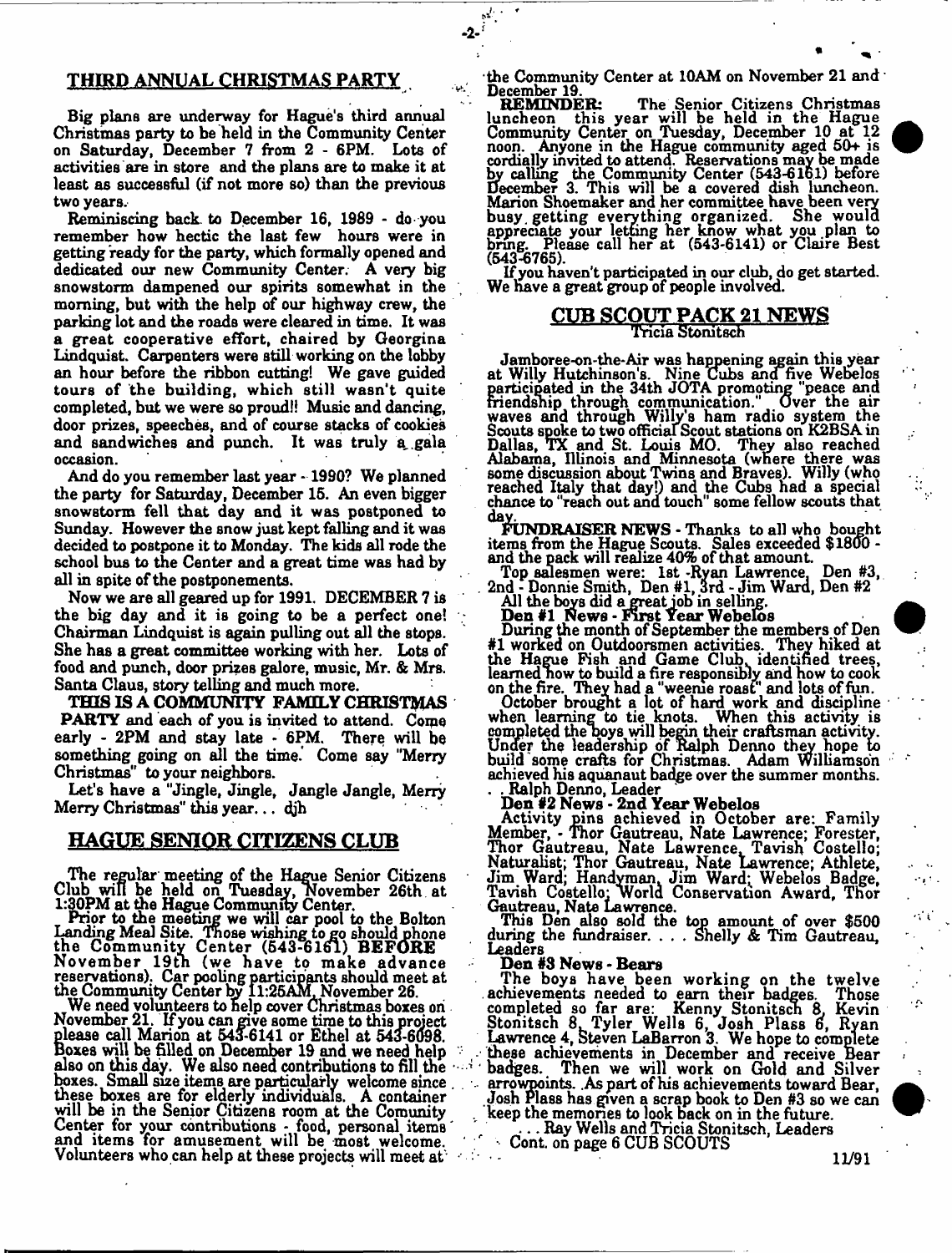## ZONING BOARD OF APPEALS -10/24

Four public hearings were held at the October 24, 1991 ZBA meeting starting at 7PM. All four were approved at the regular meeting which followed:

Noordsy (65-1-4.1) Area variance for minor subdivision.

Carney (67-1-5) Minpr sub-division

Michael (25-1-8.1)' Area variance for subdivision. Sec. 8.020 with conditions.

Katzman (45-2-72) minor subdivision.

At last month's meeting requests by Doran (60-1-33) Area Variance for Residential Addition and Babson (42-1-34) Area Variance for Residential Adition were returned for additional information. This has not been received and both were tabled until the November meeting.

## HAGUE TOWN BUDGET HEARING

A public hearing on the 1992 Hague Town budget was held on Wednesday, November  $\bar{6}$ , 1991 at  $6:30\bar{P}M$ in the Community Center.

Supervisor Bolton opened the meeting with the announcement that those with questions had the floor. A number of questions were asked and answered by the supervisor.

Among the questions asked were those pertaining to assessing, zoning, dog warden, attorney, justice, basketball court, parks, employee benefits, refuse and ^garbage and Chamber of Commerce.

After a lengthy question and answer period the budget as presented was accepted by the Board... gl

## HAGUE PLANNING BOARD - 11/7/91

Public hearing at 7:04PM on the Noordsy minor 2-lot subdivision of land at Sabbath Day Point. Lots 65-1-4.2 and 65-1-5 each have a residence located on said property. Lot 65-1-4.1 is situated between these two residential lots. The proposed subdivision would convey 1/3 of lot 4.1 to Lot 4.2 and 2/3 of Lot 4.1 to Lot 5. Lot 4.1 would be eliminated and Lots 4.2 and 5 would become more conforming to the Hague Zoning Ordinance. The Zoning Board of Appealsgranted this area vaariance at its October meeting. The applicant will be required to contact the APA for a Jurisdictional Inquiry concerning wetlands on these lots. Any new land use or development of any of these lots will be subject to the full permitting process of Hague's zoning regulations. The Planning Board unanimously approved this subdivision at the regular meeting that followed as the elimination of non-conforming lots is consistent with the goals and intent of the Hague Zoning Ordinance.

Also approved at the regular meeting was the Michael's Friends Point 2-lot subdivision under Section 8.020, Gift and Devises. The new vacant lot will conform to the Hague Zoning regulations with a minimum of 1.1 Ac. & 100\* of lakeshore; the existing residence will be on a lot with less than 1.1 Ac. but more than 100' of shoreline. Access to the existing residence will be by easement through the new 1.1 Ac. lot.

The following proposals were scheduled for public hearings on December 5 beginning at 7PM:

-3-

1. Jack Carney 5-lot major subdivision west side 9N at Sabbath Day Point 2. Sherwood and Gardner Finley, minor 2-lot subdivision east side 9N north of Sabbath Day Point at 7:10PM. 3. Arcady Commons, Inc., minor 2-lot subdivision of lot  $45-2-72$  into a 1.1 Ac. building lot and the balance of the land to be conveyed to lot 74 owned by Arcady Bay Homeowners' Association at 7:20PM... avc

### TOWN BOARD - 11//12/91

The Leland Paper Co., Fordion Packaging Co., and Associated Bag Company of Milwaukee were the three companies with sealed bids for disposal bags that are used at the landfill. All were accepted and after a full review by the Board and the Town Attorney, a final decision on which company will be our supplier will be made.

A letter from our assessor, Howard LaRose informs us that all available property data for the town of Hague has been entered into the Warren County Computer system as of Nov. 1, 1991 and that Local Assessment Services in Albany now has the Town of Hague's file (forwarded by Warren County and will generate values for our use by using their mass appraisal system. In addition, by February 1992 predicted values will have been established for all properties and full disclosure notices will be mailed to all property owners.

There will be opportunity for individuial property owners to review the findings in Feb. and Mar. of 1992. At 6:30PM on Dec. 9 a final informational meeting will be held.

Should an application now being prepared for reimbursement under Article 15B of the Real Property Tax Law be approved, the town stands to receive \$4,500 and becomes eligible for other reimbursements.

Supervisor Bolton has received all the pertinent information on how to apply for Youth Development-Delinquency Prevention Funds after the possibility of a program for Hague youth was raised at the October meeting. These funds are based on county-wide youth population and are normally not less than \$1600.

In New Business: Clough Harbour & Assoc, in a letter to the supervisor listed in detail the Scope of Services and Fee Estimate for the landfill closure. The contract was approved by unanimous vote by the board. The final date of closure still remains Nov. 28 and already one load has gone to the bum plant. Residents still follow the procedure we now use.

A resolution which states that the town clerk, tax collector and dog control officer will receive a set yearly fee for mileage was approved.

On November 21 Supervisor Bolton, along with the project engineer for the sewer system and others, will be off to Washington, DC to discuss this project with Senators Moynihan, D'Amato and Congressman Solomon , both in groups and singly. We already have 0% financing and with the financing in place and contracts ready to be Bigned and our environmental impact statement completed, the work should be ready to start in July, 1992.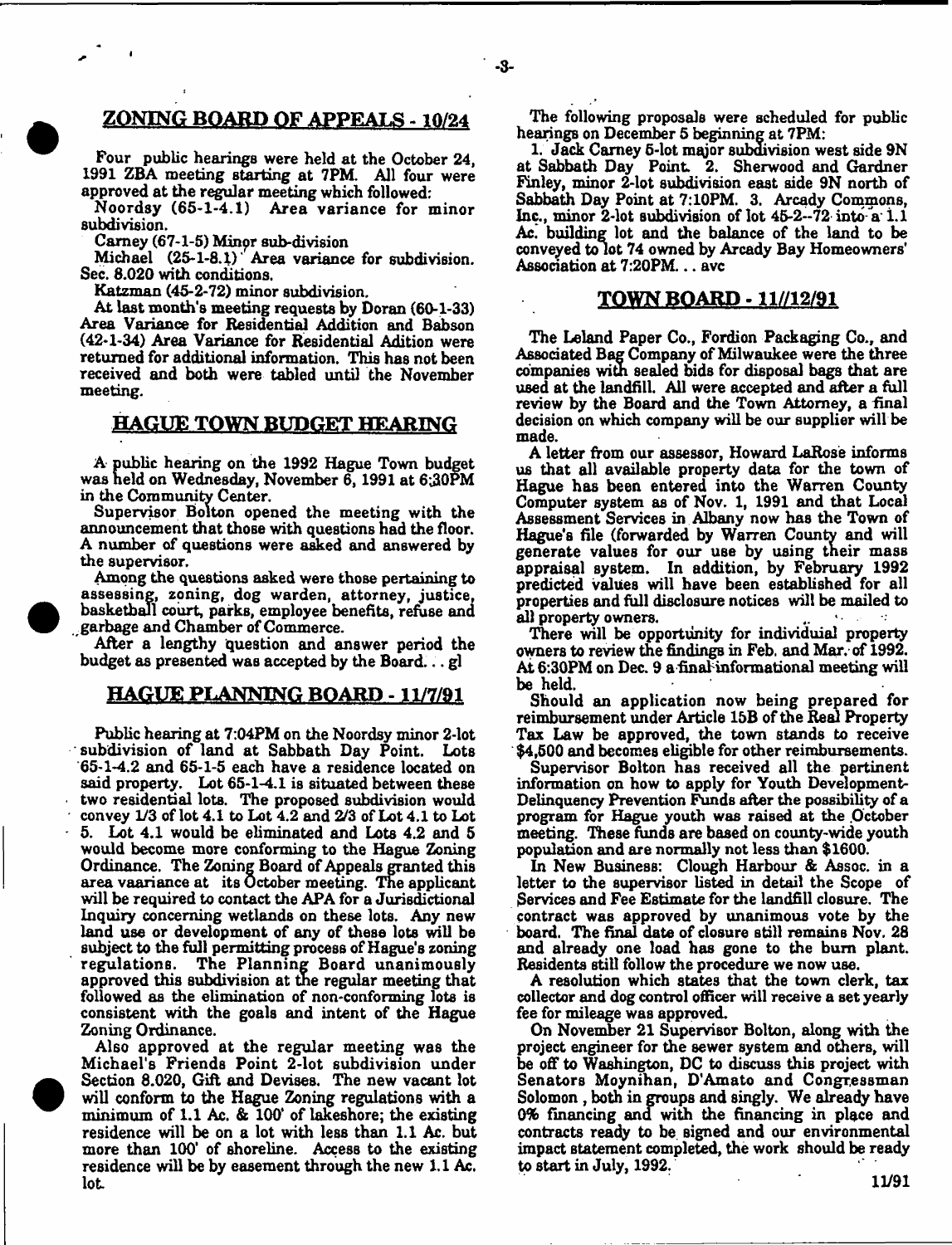## THANKSGIVING SERVICE

The Hague Wesleyan Church is hosting a Thanksgiving Community "Sharing of the Loaves at the Hague Community Center on November 27 at 7:30PM.

Come and join us in giving thanks for all our Lord has done for us.

Refreshments will be served following the service.

## **NATURE NEWS** Laura Meade

Very often a person hears a bird before he sees it. So when Tim and Michele Gautreau heard a commotion early on the morning on Oct 31 they thought a few blue jays and starlings, were squabbling in their yard. Imagine their surprise when they looked out the window and saw the ground covered with an unfamiliar Bpedes of blackbirds. Indeed, there were more than four and twenty! In fact, there were as many as 1,000 birds feeding frantically on beech nuts and ground seeds. The birds not only surrounded the house, but also clung to. a steep hillside and some drank from a boiling spring in the valley below. The cacophony was deafening!

After Tim left for work Michele called me at 7:30AM to come over to see the huge flock. By the time I arrived all the birds had disappeared as mysteriously as they had appeared. Not a sound to be heard or a feather to be seen. So I returned home and waited for her to call again if they should reappear .

About 10:30AM she called to say that the birds had congregated in the yard next door, where an unoccupied trailer sat in a clearing. I moved quickly to get there, but they were nowhere to be seen. The mystery deepened. How could so many birds appear and disappear so fast?

After lunch Tammy Best called Michele to say that her 2 1/2 yr old daughter, Janine, was wide-eyed and pointing towards their front yard. Tammy told Michele, "There are black birds everywhere - in the yard, in the trees, across the road! Janine is so excited! Her eyes are as big as saucers."

Once again I drove down the road and this time I caught a glimpse of the birds as they flew in swirling patterns from treetop to treetop, darkening the sky up the Berrymill Pond trail. Focusing my binoculars for a good look, I was able to determine that they were rusty blackbirds, a species that breeds in northern Canada, migrates through NY and PA and winters in southeastern and mid-west states. Their huge migratory flocks are legendary, having been seen by birders in remote areas on many occasions. In past years there have been other instances of sightings of 500 to 1,000 rusty blackbirds having been seen in the. Tongue Mt/Sabbath Day Point vicinity.

Michele saw those birds once again on Nov. 1 and then they were off to their winter habitat

However, on Nov. 4, as if they had learned from the rusty blackbirds where food was delicious and plentiful, an enormous flock of common grackles (probably as many as 1,500) descended on the Gautreau property for a migratory feast The family

cats and dog are still recovering from the shock. But Michele has enjoyed the sightings and hopes migratory birds will return in future years.

Migration of birds continues to fascinate ornithologists who say, "How do they do it?"

## AMERICAN LEGION POST 1538

The annual Christmas party for the Hague American Legion has been set for Sunday, December 15 from 3PM at die home of Dottie Henry. A committee has been formed and if you have not been contacted, please call either Dottie or Jean Feibusch.

Next meeting of the Post will be held on Wednesday, December 4.

## ART SHOW

The Ticonderoga Historical Society will present in the Hancock House Gallery from November 6 through November 30 the photography of Dale Belden and illustrations of Rosa Shader. Gallery hours are Wednesday through Saturday from 10AM to 4PM.

# **MOHICAN COUNCIL HOME BUREAU**

The Mohican Home Bureau will meet at the Hague Community Center on November 19th at 10:00AM. Members, please bring your Christmas items for the veterans and a new stuffed toy for our local EMT's for their little patients.

Our December 3rd meeting will be making Christmas wreaths and a tea cup auction. Fran Clifton will be in charge of the stone soup.

December 17th will be our Christmas party. New members are most welcome.

## HAGUE VOLUNTEER FIRE DEPT

The Hague Volunteer Fire Dept extends its thanks to all of those who made the Columbus Day ham dinner such an outstanding success. Our gratitude goes to those who made posters, those who contributed money for pies (and it is still not too late for this!), those who worked, with special thanks to those who are not members of the Fire Dept but who volunteered their time and energy. We thank the Silver Bay Assoc, and its kitchen staff for their contributions. And we thank those who came and ate. It was a most successful operation, and the HVFD thanks each and every one.

FOR A FUN FAMILY OUTING, take your kids for a trip to Cold Water Canyon Tree Farm. There you can choose your own tree, cut it down and drag it to your sleigh, just like "in the olden days!" The tree farm is located off New Hague Road, driveway opposite the end of West Hague Road.

SO NEAR AND YET SO FAR - - - Nancy Fogwell called to tell us that she had five out of the six lottery numbers in Florida's big drawing and the sixth number was only three away from the winning one. Better luck next time! (She did win a nice drawing,  $none$ theless)  $11/91$ 

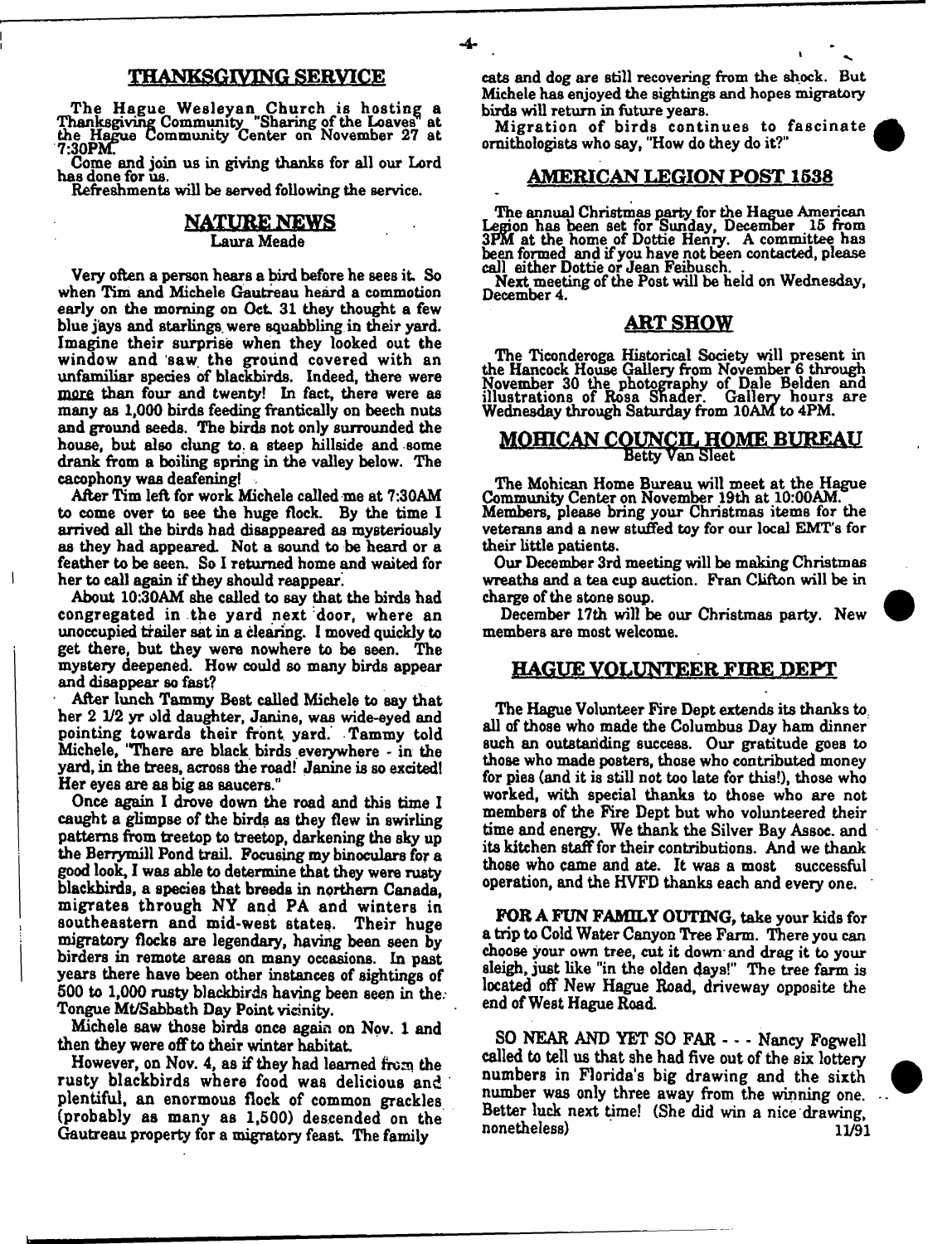#### **JUST A REMINDER**

h at Hague has a FOOD PANTRY at the Community er that is open to anyone with a food emergency. ATbst job, fire, sickness with time out from work makes one eligible to come in and receive a few supplies to help tide them over (we usually try for three days).

You can call me, Georgina Lindquist at 543-6095 any time or come in on Wednesday or Friday from 10AM to 12 noon. If I cannot be reached, Bertha or Diane, will take a message at 543-6161.

With food available no one need go hungry.

#### 1 CLOTHING EXCHANGE

There are people in Hague who are unaware we have what we like to call a clothing exchange in the CARE room of the Community Center. Mostly well-kept 2nd- •: hand clothing (though we do have some brand new on occasion) that anyone is welcome to rummage through.

There are women's blouses, men's shirts, lovely winter coats, dresses, etc. all available on Wed. and Fri. from 10AM to 12 noon. Just call 543-6095 if you'd like to come in at some other time...  $gl$ 

#### ADDITIONS TO HAGUE MUSEUM

• Collection of the correspondence of George Hooper one time superintendent of the Graphite mines.

• Ledger of the Graphite Office giving names of local nsters, and amount earned per load of ore drawn.

Ash tray from Sullivans' Store in Witherbee advertising Sullivan's Cigars.

All from Betty Sullivan

• Two maps of Hague's School Districts as of 1880 and 1888. Found in the store room and now protected in plastic. These show locations of all district schoolhouses of that time.

• A history of Battle Hill with an article on the disappearance of the LaDue child. - Dolly Kennedy

• On loan until next summer, a com cutter used on the West Farm in the early 20's.

• A book, dated 1919, given to Leonard Scripter when a big reception was given members of Company K soon after their return from service in World War I. All Hague's veterans are named in it • Emily Scripter

• . Several commencements and a handbook of the school dated 1968-69 - Rudolph Meola

• A hayknife, a grain flail and a saw which may have been used framing buildings. George Traver found these items at his boyhood home and gave them to the museum.

• An ice saw used for cutting ice around docks and during the winter's ice harvest - Dick Bolton

• Pictures of the John Keenan children when very young - Florence Smith

• Several albums of pictures from the farm home of ila and Clarence Holman - Henry Leach

Clarence Holman's ice auger and q set of sinker molds - Henry Leach

I have a new album started on People and Places. Bring me pictures of family groups and where they

live. These do not have to be ancient They'll get that way soon enough! ALSO good pictures of the Community Center before and after planting. Maybe one of the foundation alone. I'll try to find one of the former school to chink in somewhere.. . Clifton West, Historian

## THE WRITER'S VOICE AT SILVER BAY

When you were in school would you have had the chance to meet a writer of your day? Not likely. Today, young people in Hague and other area schools have the opportunity to meet writers and hear them read from their works. This is the opportunity THE WRITER'S VOICE, a seminar at Silver Bay has been offering. The aim of the seminar is to encourage young people to read with understanding and to write with clarity and inspiration and to encourage excellence in three fields of writing: Fiction, Non-Fiction and Poetry.

The Writer's Voice continues in the area schools and at Silver Bay by hosting a writing workshop the weekend of November 15-17. On Saturday, November 23 there will be a program of Legendary Songs performed and written by elementary school children from area schools. Tickets for performance are \$4 for adults and \$2 for students. For those who desire dinner at Silver Bay, it will be served at 5PM. \$12 for adults, \$6 for students, including performance. Call Barbara Minich at Silver Bay Assoc. 543-8833 for more information.  $\cdot$ 

#### *i* A BAP WEEK FOR STAFFERS

We love the Adirondacks and nature and all that stuff BUT REALLY! During this past week a partridge flew through a double window in the kitchen of one of our staff.. What a mess! - Glass spread everywhere, in the stove, in the sink, etc. etc. Poor bird broke his neck. Will we have partridge under glass? Not to be outdone another staff member's car was hit by a deer. Must have given the deer an awful headache, by the looks of the side of the car. Ah, the joys of living in the country!

## FALL SPORTS ROSTER

The following Hague students participated in the fall sports program at Ticonderoga High School:

Soccer - Lea Porter; Gymnastics - Elizabeth DeFranco; Cross Country - Tony DeFranco, Allison LaCourse

The following Hague students participated in the Modified Program of the THS Sports Program:

Football - Parry Girard

Soccer • Brittany Stull

#### WINTER WEEKEND *\**

Cornell Coop. Ext. of Warren County will conduct a 4-H Environmental Awareness Winter Weekend for 9-11 year old youth on December 28 and 29 at 4-H Camp Sacandaga. The program is open to ANY Warren County youngster, at a cost of \$5.00. Activities include nature hikes, snowshoeing, ice fishing, woods lore and safety. Participants stay in a heated lodge.

For more information, or to pre-register, contact the Cornell Cooperative Extension Office, Warrensburg 11/91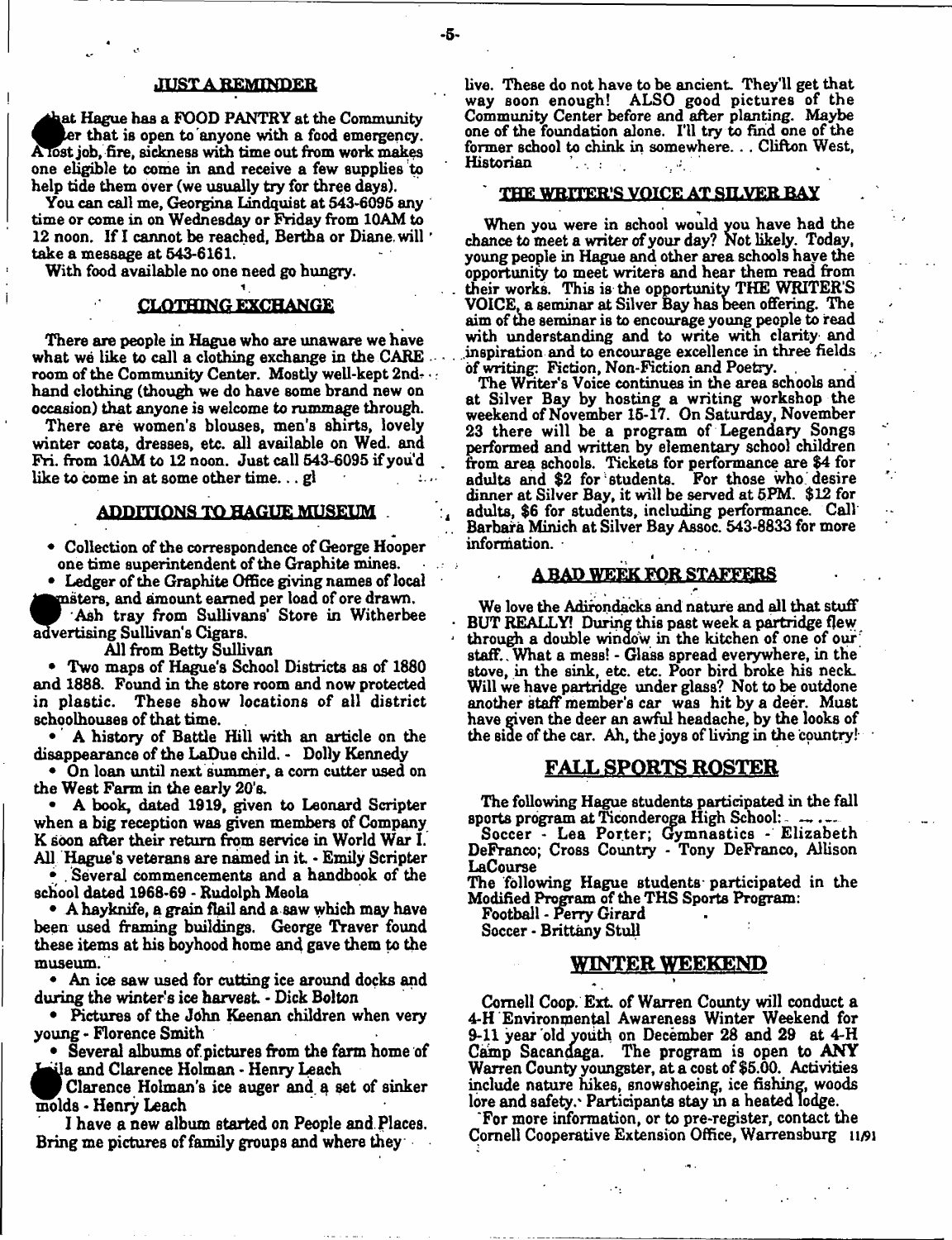Last month we published Part 1 from an article which appeared in the International Association of Assessing Officers 1AAO Update relative to assessments. Following is Part 2:

What Determines Value

Assessors estimate the fair market value of a property, that is, the price most people would pay for it in its condition as of the assessment date. The best indicator of fair market value is market activity. Buyers and sellers create market value by their transactions. The best evidence of market value is sale price -

However, sale price is not necessarily the same as market value. The assessor carefully examines all sales, qualifies the sales, and adjusts them for special circumstances that might decrease or inflate prices. An owner in a hurry to sell might sell for less. *U* the seller includes substantial personal property in the sale or provides discounted financing the sale price is likely to be inflated. Although the sales comparison approach is not the o only apprach used (cost and income approaches are two others), comparable sales are recognized by courts as the best evidence of market value.

Many taxpayers are angered at increases in assessed values because the property has not changed. But physical change is not the only reason for a change in property value. The market is. If a town's major industry leaves, property values collapse. Conversely, as decaying neighborhoods with good housing stock are discovered by young homebuyers, prices gradually rise, and then soar as the neighborhood becomes fashionable. A shortage of detached houses in a desirable neighborhood can send prices to ridiculous levels. In a recession, larger homes may stay on the market for a long time, but twobedroom homes are in demand, so their prices rise. In a stable neighborhood, with no extraordinary pressure from the market, inflation increases property value. Homebuyers, homesellers, bank appraisers, real estate analysts, and the assessor all pay attention to the same market factors in valuing property.

## HAGUE RAIDERS ARE BACK ?

The Silver Bay General Store recently announced the arrival of their new "Hague Raiders" sweatshirts, made in the traditional Hague High colors of red and gray, with the Indian Chief logo on the front. The school's span of existence is included under the logo: 1927-1979. Not only should these shirts be quite a conversation piece, but \$1 from the sale of each one will go to the Beste Scholarship Fund. Go Raiders!... ks

## A BIG THANK YOU TO OUR READERS

After our article last month on how The Hague Chronicle operates, we want to thank you for your responses. We have one more reminder - the date listed on the label is the date on which you last contributed • not when a contribution is due. You will have to judge that for yourself, since it is voluntary.

We have been informed that we could save ourselves some money if we add the four digit number to the zip code. This will be a BIG project. If you want to know what your 4-digit number is (it is different for each individual), you can find out from your post office, or look on your telephone bill. They have already gone to that system. If you have a few minutes, would you inform us of this number? djh

## HAGUE LANDSCAPING CONTINUES

During the last week in October Peter Foster was commissioned to continue the landscaping at the Community Center in front of the large meeting room. This was a part of the original landscaping plan. Because of the generous contributions received for landscaping and with the very generous help from The Carillon Garden Club, the landscaping across the front is nearly finished. The next step will be to finish the other side.

In addition to the landscaping, our local historian (and gardener) Clifton West, has planted a large quantity of spring bulbs among the shrubs. Can't wait until spring! This is not the first time Clifton has contributed flowers and time to add to the beauty of Hague. We owe him a big round of applause!

The Carillon Garden Club has taken the Community Center landscaping as its project for two years and has already contributed \$2,000 and has committed \$2,000 in 1992. Contributions from groups and for memorials and dedications, have made up the balance to date, along with the budgeted amount from the town. Contributions are still being accepted by Penny Bolton for fixture landscaping. It is indeed a work of art and something in which we can all take a great deal of pride. dih

> *(Doug JAlUn, Crown (Point, toon the 3030 (WinchtsUT (Rjflt, raffled by the (Hague !Fish and Qame Ctuh Cast month.*

## CUB SCOUTS (Cont. from page 2) Den #4 - Bobcats - Wolves

We welcome 7 new "Bobcats" to Pack 21 this year; Simon Williamson, Matt Ward, Kris Stonitsch, Peter Mack. Luke Frasier. Thomas Decker and John Costello have been working hard on feats of skill and learning about our flag. On Nov. 4 they discovered the amazing world of our great Hague volunteer firemen. A ride to the park in the ambulance (just for fun!) demonstration of firehoses and a ride to the firestation made a fantastic afternoon. Thanks to all you brave firefighters. . Karen Costello and Janet Williamson, Leaders

## HOLIDAY MAGIC

The Champlain Valley Chorale will present its annual Christmas concert on Sunday, December 8 at 4PM in the United Methodist Church in Ticonderoga. In conjunction with the concert the Carillon Garden Club will present a Fun Flower Show entitled Are a Few Of Our Favorite Things." No admission charge, but a free will offering will he accepted to help defray expenses. Refreshments will be served.

Usher in the season with music and flowers!  $11/91$ 

٠.

 $\lambda$ .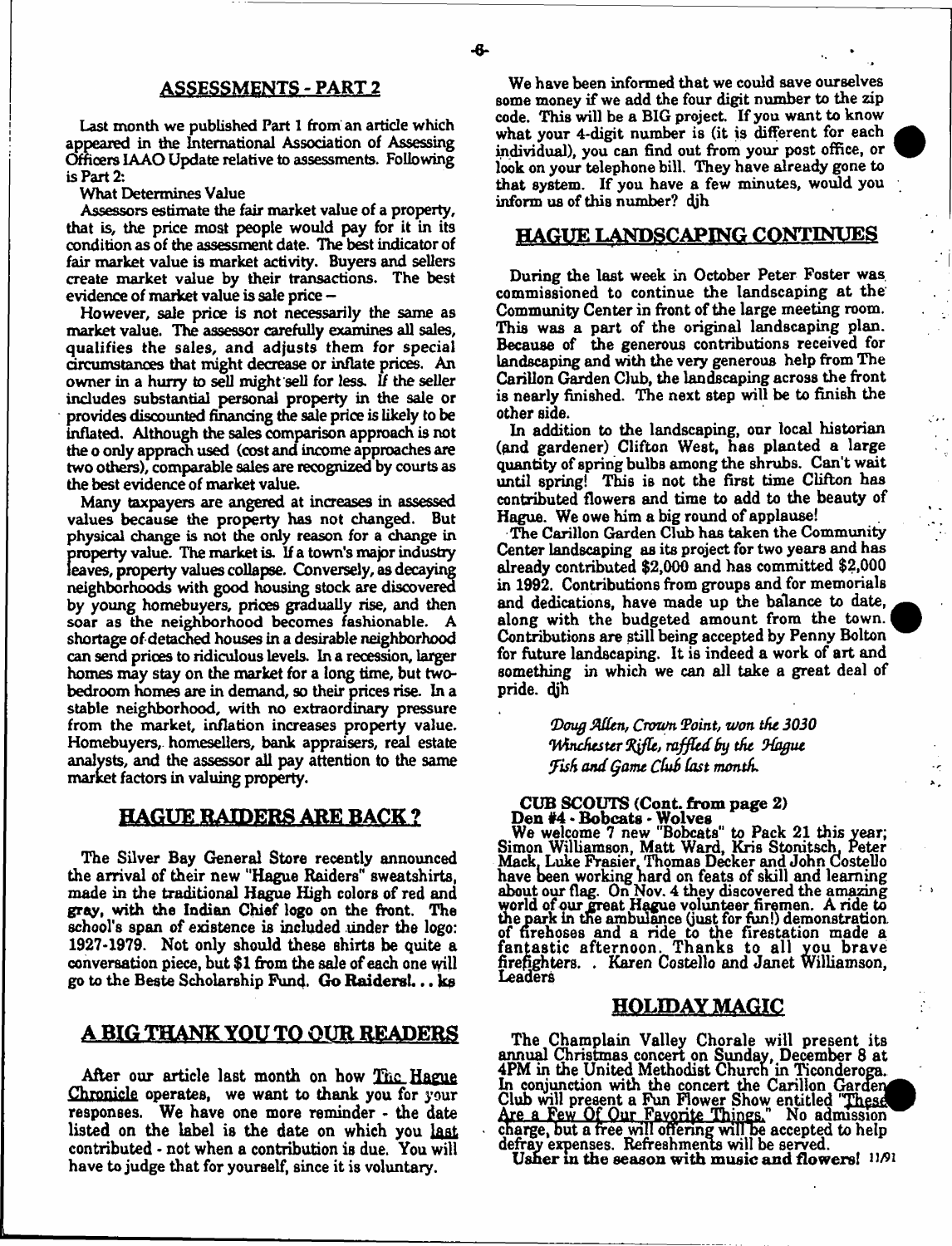## SOUNDINGS

 $-7-$ 

MARRIED - Terri Santaniello, daughter of Sal Santaniello, Silver Bay and Lee Dame, Raleigh, NC, to Keith Denig, son of Mr. & Mrs. Donald Denig, Lake Ronkonkoma, NY on September 6 in Lake Ronkonkoma. They are making their home in Central Islip, NY.

MARRIED - Linda Lemery and Louis Spelman, son of the late Mr. & Mrs. Louis Spelman Jr., Silver Bay, on September 28 in the Silver Bay Chapel by Rev. John Armes, Hague. Reception followed at the Spelman homestead.

MARRIED - Rev. Michael Scott Bailey, pastor of Hague Wesleyan Church and Carolyn Rutn Raymond; on October 12 in the Ridge Road Wesleyan Church. Glens Falls.

MARRIED - Debra Jane Waitt, daughter of Mrs. Weymer H. Waitt, Silver Bay and Naples, FL, and Robert Anthony Ciarlo, son of Mr. & Mrs. Angelo Ciarlo of Waterbury, CT, in a late afternoon wedding at St. Lucy's Church, Waterbury, CT on October 4. Reception was held at the Glenbrook Country Club in Wolcott, CT.

DIED - Rollin DeLarm 92, Summit Drive, Hague, on September 28, 1991. Surviving are one son, James, eight grandchildren, one sister*}* Mona Matdson.. His **•** son, former Hague Supervisor Keith DeLarm, predeceased him.

DIED - Charles A. Fort, 71, Silver Bay, on October 15 in the Vermont Medical Center, Burlington, VT. in the vermont medical Center, Burlington, VI.<br>Surviving are his wife Jacqueline Hague's Sui viving are his wile, bacquefine, fiague's postmaster, daughters Charlene and Noelle, and one sister.

DIED - Agnes Droute von Wettbeig, Willington,<br>E. former summer resident of Sebbath Day Point, on DE, former summer resident of Sabbath Day Point, on<br>October 20 in Wilmington She wee the widow of F. F. October 20. in Wilmington. She was the widow of E. F. von wettberg, or. Surviving are a son, Ted von Wettberg III, and daughter, Janet Cowles, five grandchildren, and two sisters, margaret Broderick<br>Gormer editor of The Hegue Chronicle) and Fleenor (former editor of The Hague Chronicle! and Eleanor McKirdy.

DIED • Adrian A. Willsie, 82, a resident of Hague for<br>a past 17 vaste formativ of Giapvilla NV on October the past 17 years, formerly of Glenville, NY on October<br>26 in Glens Falls Hosnital Ha is survived by his wife Evelyn, daughter Linda Azer, son Glenn, six Evelyn, daughter Linda Azer, son Glenn, six grandchildren and three great grandchildren.

DIED - Kirby David Wilcox, 91, Ticonderoga on<br>ovember 9 1991 in Moses Ludington Hospital Mr November 9, 1991 in Moses Ludington Hospital. Mr.<br>Wilcox was owner of the Wilcox Funeral Home and Wilcox was owner of the Wilcox Funeral Home and Furniture Store, assuming ownership from his father in the early 1930's until 1971.

TIEAH GAUTREAU, daughter of Tim and Michelle Gautreau, is one of seventeen members of the Ticonderoga High School chorus who recently successfully auditioned for the NYS School Music Association Sectional All State Chorus. The chorus is

made up of the finest high school singers in Northeastern New York. The All State Chorus will rehearse with a guest conductor for two 'days culminating in a public performance on November 23 at the Chazy High School.

## **TI HIGH'S HONOR ROLL**

Hague students listed on the first marking period honor roll at Ticonderoga High School are as follows: First Honors: ELIZABETH BRUNET,

ELIZABETH DeFRANCO, TONY DeFRANCO Second Honors: TREVA BRAISTED, RICHARD

COBB, CAROLYN DYKSTRA, TIEAH GAUTREAU, ALISON LaCOURSE, MICHELLE WATERS, VICKIE WATERS:-

The Hague Chronicle staff congratulates the above .students for their outstanding achievements.

## A REQUEST FROM OUR POSTMASTERS

PLEASE let the postmasters know when you are planning to leave Hague (or if you have left). You **MUST** give the Post Office a forwarding address EACH YEAR, stating approximately the month you plan to return. This is a new postal regulation. Ifyou hope to receive forwarded mail, you must comply with these regulations

## WEATHER NOTES

Mary Lou Doulin

This fall has been warm and mild temperatures have lingered throughout September and October. The highest temperatures in September were on the 8th, 17th and 18th when the thermometer reached  $84^{\circ}$ ,  $85^{\circ}$ , and 87s. On September 12 steam was visible on Lake George in the morning which was the first indication that the air was cooler than the water. Late the air was cooler than the water. Late September brought some beautifully apple bright mornings and especially during the week of the 15th many beautiful Monarch butterflies filled our area before beginning their summer migration.

Thunder storms were sparse this year but lightning occurred on the hot humid nights of September 16 ana October 3. Fall didn't seem to want to leave. Even the leaves appeared to stay on the trees a little longer.

We haa our first frost warning September 20 but lakeside was not affected. West Hague and higher elevations did get a light frost though. Lakeside the frost held off until October 29 and almost immediately after that the temperatures changed dramatically. November has begun with cold temperatures in the 20s and 30s. Today, November 11 we are experiencing rain, sleet, fog and snow. After an extended Indian summer it is shocking to be cast into winter so soon.

Could not close the weather report without mentioning of the spectacular night skies of Novembers' 8. Hague was treated to the most spectacular, light display I have ever seen. It appeared as though the apex was directly over our community and the wonderful blues, reds, and greens filtered down and around enveloping the heavens like an umbrella. They were constantly changing, proving once again that these are some of the reasons that living in Hague is . such a delight!

11/91

 $\mathcal{L}_{\text{max}}$